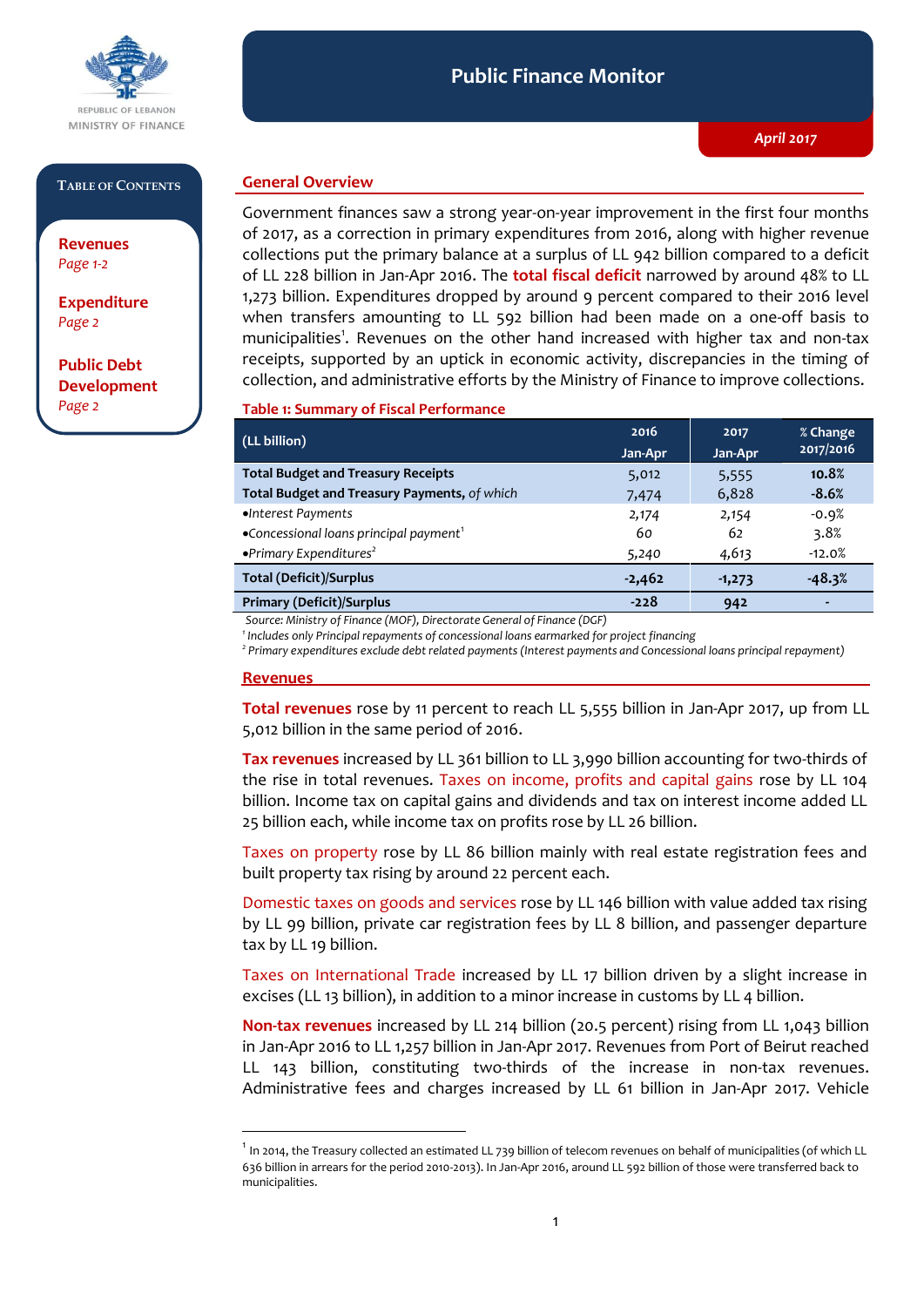

control fees more than doubled to LL 160 billion, as fees pending from 2016 were collected in early 2017.

## **Expenditure**

**Total expenditures** recorded a considerable decrease of LL 645 billion (8.6 percent), a decline from LL 7,474 billion in Jan-Apr 2016 to LL 6,828 billion in Jan-Apr 2017.

**Current primary expenditures<sup>2</sup> rose by LL 63 billion, reaching LL 3,795 billion in Jan-Apr** 2017, as a result of increases (a) in transfers to EDL by LL 229 billion, (b) in Salaries, Wages and Social benefits by LL 94 billion, (b) in Retirement compensation by LL 30 billion (c) in transfers to Higher Council of Relief by LL 20 billion, and (d) in transfers to Directorate General of Cereals and Beetroot by LL 15 billion.

These increases were partly counterbalanced by (i) a significant drop of LL115 billion in transfers to hospitals, (ii) a LL 47 billion decrease in contributions to non-public sector, (iii) a LL 15 billion decrease in transfers to Public Institutions to cover salaries, and (iv) a decline in transfers of NSSF by LL 20 billion.

**Capital expenditures** increased by LL5 billion in Jan-Apr 2017, primarily due to (i) a LL 23 billion increase in construction in progress mainly driven by a LL 35 billion rise in transfers to CDR. In contrast, maintenance costs decreased by LL 11 billion reaching LL 72 billion in Jan-Apr 2017 and other expenditures related to fixed capital assets recorded a LL 6 billion decrease.

**Treasury expenditures** witnessed a significant drop of LL 651 billion to reach LL 304 billion in Jan-Apr 2017, mainly due to lower payments to Municipalities – from LL 757 billion in Jan-Apr 2016 to LL 86 billion in Jan-Apr 2017.

## **Public Debt**

 $\overline{a}$ 

**Gross public debt** reached LL 115,979 billion end of April 2017, increasing by LL 3,069 billion (2.7 percent) from end-2016. Net debt increased by a lower 1.4 percent as public sector deposits rose by LL 1,686 billion (11.8 percent).

**Local currency debt** amounted to LL 70,923 billion from LL 70,528 billion (0.6 percent). Local Currency Debt holdings by the Commercial banks increased by LL 2,602 billion, whereas Central Banks' holdings decreased by LL 2,166 billion. Local currency debt holdings by Public Entities decreased by LL92 billion (1.1 percent) to reach LL 8,626 billion in Apr 2017.

The stock of **foreign currency debt** grew by the equivalent of LL 2,674 billion to LL 45,056 billion (6.3 percent), mostly owing to an increase in Market-Issue Bonds by LL 2,283 billion, a LL 272 billion increase in Bilateral, Multilateral and Foreign Private Sector Loans and a LL 258 billion in accrued interest on Eurobonds. Paris II and Paris III related bonds and loans decreased by LL 68 billion and LL 46 billion respectively.

<sup>&</sup>lt;sup>2</sup> Current primary expenditures represent current expenditures excluding interest payments and debt service.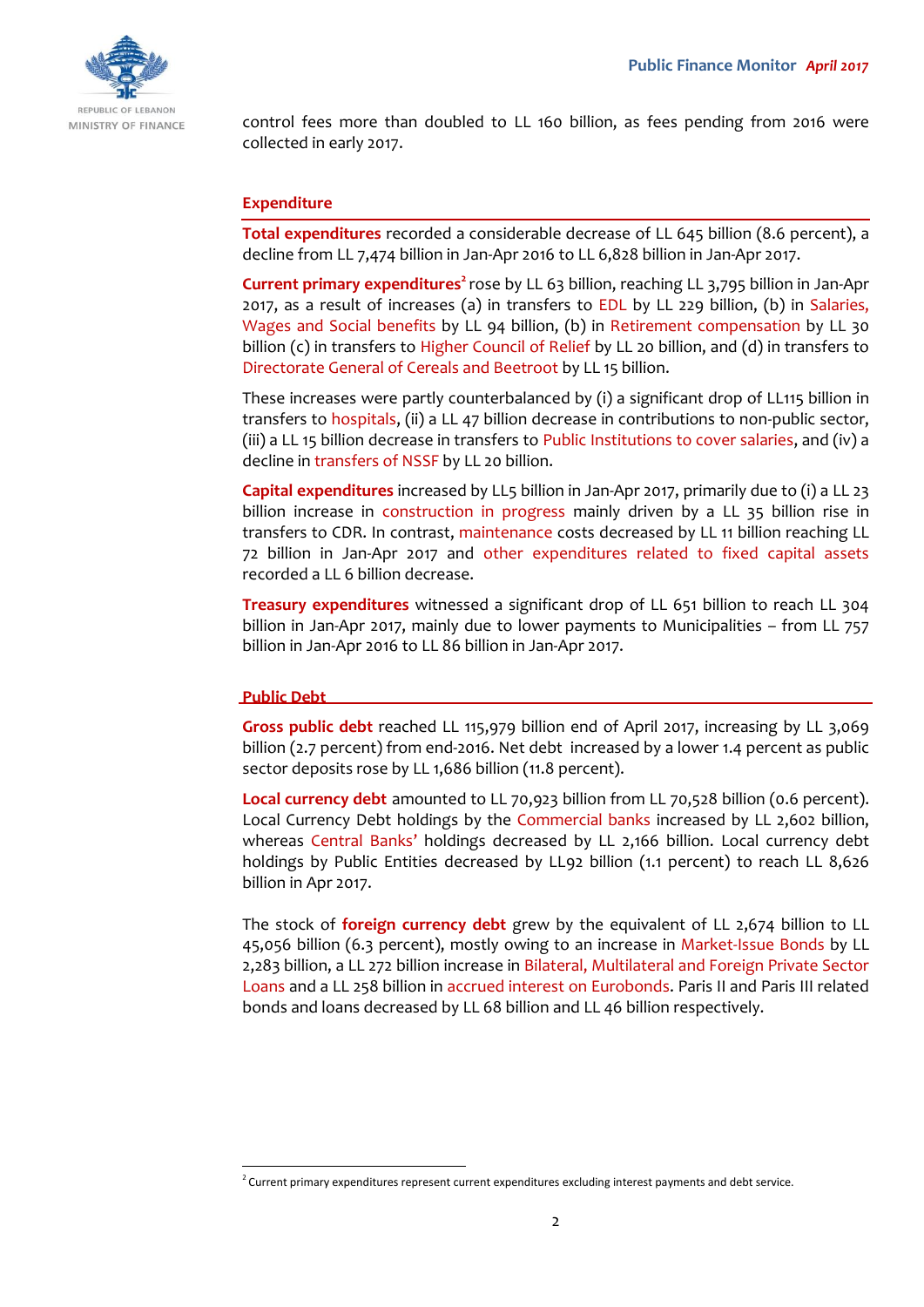

#### **Table 2: Total Revenues**

| (LL billion)                     | 2016<br>Jan-Apr | 2017<br>Jan-Apr | % Change<br>2017/2016 |
|----------------------------------|-----------------|-----------------|-----------------------|
| <b>Budget Revenues, of which</b> | 4,671           | 5,246           | 12.3%                 |
| <b>Tax Revenues</b>              | 3,628           | 3,990           | 10.0%                 |
| Non-Tax Revenues                 | 1,043           | 1,257           | 20.5%                 |
| <b>Treasury Receipts</b>         | 341             | 309             | $-9.4%$               |
| <b>Total Revenues</b>            | 5,012           | 5,555           | 10.8%                 |

*Source: Ministry of Finance (MOF), Directorate General of Finance (DGF)*

## **Table 3: Tax Revenues**

| (LL billion)                                        | 2016<br>Jan-Apr | 2017<br>Jan-Apr | % Change<br>2017/2016 |
|-----------------------------------------------------|-----------------|-----------------|-----------------------|
| <b>Tax Revenues:</b>                                | 3,628           | 3,990           | 10.0%                 |
| Taxes on Income, Profits, & Capital Gains, of which | 943             | 1,047           | 11.0%                 |
| Income Tax on Profits                               | 219             | 245             | 11.9%                 |
| Income Tax on Wages and Salaries                    | 362             | 379             | 4.7%                  |
| Income Tax on Capital Gains & Dividends             | 59              | 84              | 43.2%                 |
| Tax on Interest Income (5%)                         | 282             | 307             | 8.9%                  |
| Penalties on Income Tax                             | 21              | 32              | 47.8%                 |
| Taxes on Property, of which:                        | 472             | 558             | 18.3%                 |
| <b>Built Property Tax</b>                           | 152             | 185             | 21.9%                 |
| Real Estate Registration Fees                       | 255             | 312             | 22.3%                 |
| Domestic Taxes on Goods & Services, of which:       | 1,378           | 1,524           | 10.6%                 |
| Value Added Tax                                     | 1,239           | 1,338           | 7.9%                  |
| Other Taxes on Goods and Services, of which:        | 115             | 141             | 22.9%                 |
| Private Car Registration Fees                       | 71              | 78              | 10.6%                 |
| Passenger Departure Tax                             | 43              | 62              | 43.6%                 |
| Taxes on International Trade, of which:             | 659             | 675             | 2.5%                  |
| Customs                                             | 226             | 230             | 1.8%                  |
| Excises, of which:                                  | 433             | 445             | 2.9%                  |
| Gasoline Excise                                     | 215             | 213             | $-1.0%$               |
| Tobacco Excise                                      | 73              | 77              | 5.4%                  |
| Cars Excise                                         | 143             | 154             | 7.5%                  |
| Other Tax Revenues (namely fiscal stamp fees)       | 176             | 185             | 5.1%                  |

*Source: Ministry of Finance (MOF), Directorate General of Finance (DGF)*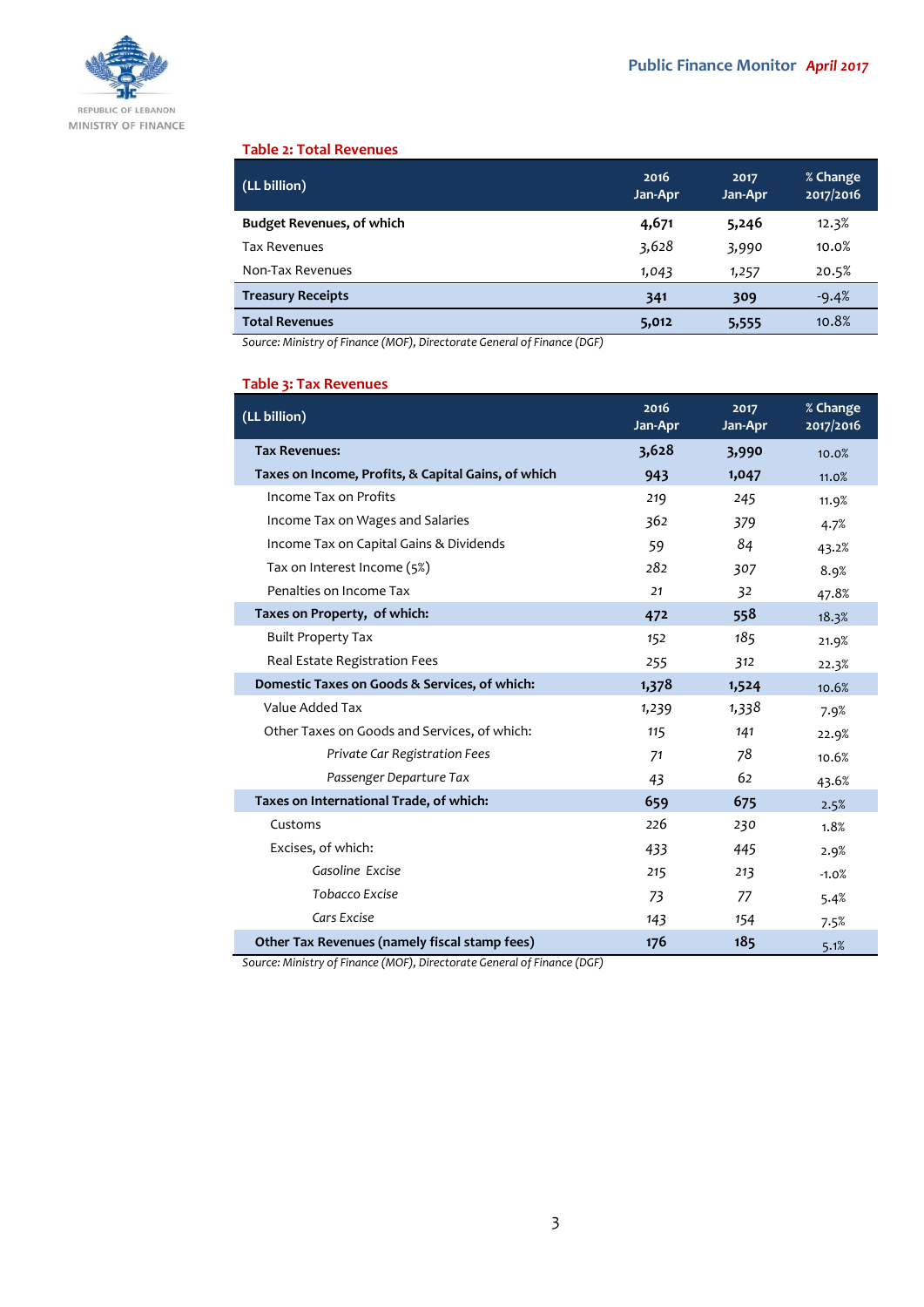

## **Table 4: Non-Tax Revenue**

| <b>Non-Tax Revenues</b>                                                | 1,043         | 1,257          |                |
|------------------------------------------------------------------------|---------------|----------------|----------------|
|                                                                        |               |                | 20.5%          |
| Income from Public Institutions and Government Properties,<br>of which | 675           | 853            | 26.4%          |
| Income from Non-Financial Public Enterprises, of which:                | 560           | 734            | 31.0%          |
| Revenues from Casino Du Liban                                          | 36            | 40             | 12.2%          |
| Revenues from Port of Beirut                                           | 0             | 143            | $\blacksquare$ |
| <b>Budget Surplus of National Lottery</b>                              | $\mathcal{O}$ | $\mathbf{1}$   | $\blacksquare$ |
| Transfer from the Telecom Surplus                                      | 524           | 549            | 4.8%           |
| Transfer from Public Financial Institution (BDL)                       | 61            | 61             | $-0.6%$        |
| Property Income (namely rent of Rafic Hariri International<br>Airport) | 51            | 56             | 10.3%          |
| Other Income from Public Institutions (interests)                      | 3             | $\overline{2}$ | $-14.8%$       |
| Administrative Fees & Charges, of which:                               | 277           | 338            | 21.9%          |
| Administrative Fees, of which:                                         | 216           | 290            | 34.5%          |
| Notary Fees                                                            | 12            | 12             | 2.8%           |
| Passport Fees/ Public Security                                         | 86            | 88             | 1.6%           |
| <b>Vehicle Control Fees</b>                                            | 77            | 160            | 108.3%         |
| <b>Judicial Fees</b>                                                   | 11            | 10             | $-3.7%$        |
| Driving License Fees                                                   | 7             | 7              | 6.5%           |
| Administrative Charges                                                 | 20            | 15             | $-28.0%$       |
| Sales (Official Gazette and License Number)                            | $\mathbf{1}$  | $\mathbf{1}$   | 11.9%          |
| Permit Fees (mostly work permit fees)                                  | 33            | 27             | $-19.2%$       |
| Other Administrative Fees & Charges                                    | 7             | 5              | $-22.8%$       |
| <b>Penalties &amp; Confiscations</b>                                   | 16            | 12             | $-27.7%$       |
| Other Non-Tax Revenues (mostly retirement deductibles)                 | 75            | 54             | $-27.4%$       |

*Source: Ministry of Finance (MOF), Directorate General of Finance (DGF)*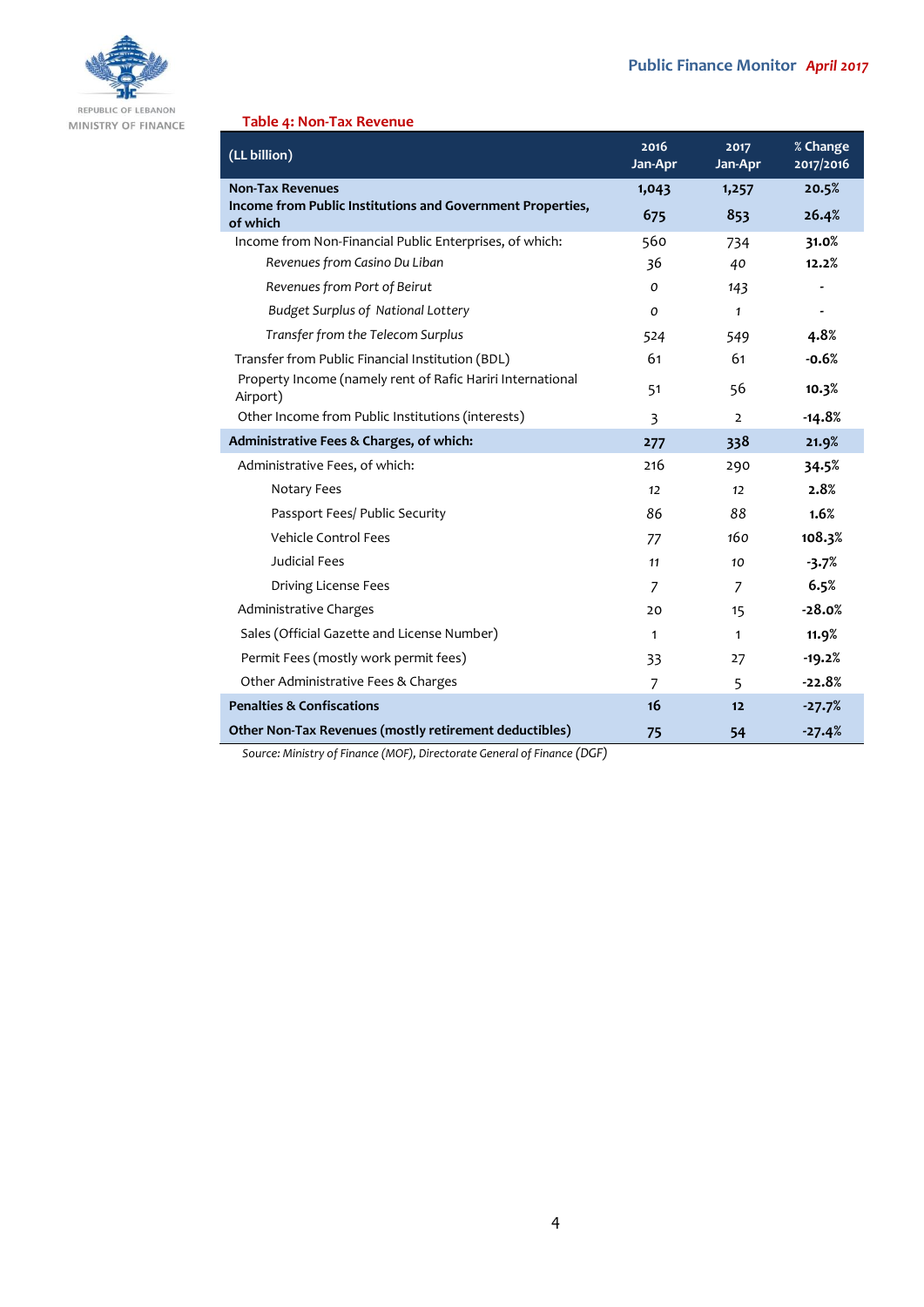

# **SECTION 2: EXPENDITURE OUTCOME**

# **Table 5: Expenditure by Economic Classification**

| (LL billion)                                                 | 2016           | 2017           | % Change                 |
|--------------------------------------------------------------|----------------|----------------|--------------------------|
|                                                              | Jan-Apr        | Jan-Apr        | 2017/2016                |
| 1. Current Expenditures<br>1.a Personnel Cost, of which      | 5,966          | 6,011<br>2,585 | 0.8%<br>4.3%             |
| Salaries, Wages and Related Items                            | 2,479<br>1,667 | 1,761          | 5.6%                     |
| Retirement and End of Service Compensations, of which:       | 686            | 712            | 3.8%                     |
| Retirement                                                   | 591            | 620            | 5.1%                     |
| End of Service                                               | 95             | 92             | $-3.8%$                  |
| Transfers to Public Institutions to Cover Salaries           | 126            | 112            | $-11.6%$                 |
| 1.b Interest Payments 1/, of which:                          | 2,174          | 2,154          | $-0.9%$                  |
| Domestic Interest Payments                                   | 1,544          | 1,541          | $-0.2%$                  |
| Foreign Interest Payments                                    | 630            | 613            | $-2.7%$                  |
| 1.c Accounting Adjustments 2/                                | 43             | 0              | $-100.0%$                |
| 1.d Foreign Debt Principal Repayment                         | 60             | 62             | 3.8%                     |
| 1.e Materials and Supplies, of which:                        | 138            | 147            | 6.7%                     |
| Nutrition                                                    | 23             | 24             | 5.9%                     |
| Fuel Oil                                                     | 14             | 14             | $-4.8%$                  |
| Medicaments                                                  | 72             | 83             | 15.8%                    |
| 1.f External Services                                        | 59             | 49             | $-15.8%$                 |
| 1.g Various Transfers, of which:                             | 646            | 768            | 19.0%                    |
| $EDL$ $3/$                                                   | 317            | 546            | 72.2%                    |
| <b>NSSF</b>                                                  | 20             | 0              | $-100.0%$                |
| Higher Council of Relief                                     | $\mathbf{1}$   | 21             | $\frac{1}{2}$            |
| Contributions to non-public sectors                          | 101            | 55             | $-46.1%$                 |
| Transfers to Directorate General of Cereals and Beetroot 4/  | O              | 15             |                          |
|                                                              |                |                |                          |
| 1.h Other Current, of which:                                 | 325            | 207            | $-36.4%$                 |
| Hospitals                                                    | 275            | 160            | $-41.9%$                 |
| Others(judgments & reconciliations, mission costs, other)    | 48             | 44             | $-9.4%$                  |
| 1.i Interest Subsidy                                         | 43             | 39             | $-9.0%$                  |
| 2. Capital Expenditures                                      | 381            | 386            | 1.3%                     |
| 2.a Acquisitions of Land, Buildings, for the Construction of |                |                |                          |
| Roads, Ports, Airports, and Water Networks                   | $\mathbf{o}$   | o              |                          |
| 2.b Equipment                                                | 29             | 28             | $-5.3%$                  |
| 2.c Construction in Progress, of which:                      | 223            | 246            | 10.3%                    |
| Displaced Fund                                               | O              | 0              | $\overline{\phantom{0}}$ |
| Council of the South                                         | 11             | 13             | 22.6%                    |
| <b>CDR</b>                                                   | 81             | 116            | 43.4%                    |
| Ministry of Public Work and Transport                        | 47             | 51             | 7.9%                     |
| Other of which:                                              | 81             | 61             | $-24.3%$                 |
| Higher Council of Relief                                     | $\overline{2}$ | 6              | 175.0%                   |
| 2.d Maintenance                                              | 84             | 72             | $-13.6%$                 |
| 2.e Other Expenditures Related to Fixed Capital Assets       | 45             | 40             | $-12.2%$                 |
| 3. Budget Advances 5/                                        | 120            | 97             | $-18.8%$                 |
| 4. Customs Administration (exc. Salaries and Wages) 6/       | 48             | 29             | $-39.2%$                 |
| 5. Treasury Expenditures 7/                                  | 955            | 304            | $-68.1%$                 |
| Municipalities<br>Guarantees                                 | 757            | 86             | $-88.6%$                 |
| Deposits 8/                                                  | 23             | 41             | 79.3%                    |
| Other, of which:                                             | 53<br>122      | 91<br>86       | 69.6%                    |
| VAT Refund                                                   | 89             | 69             | $-29.3%$<br>$-22.1%$     |
| 6. Unclassified Expenditures                                 | $\overline{2}$ | O              | $-100.0%$                |
| 7. Total Expenditures (Excluding CDR Foreign Financed)       | 7,474          | 6,828          | $-8.6%$                  |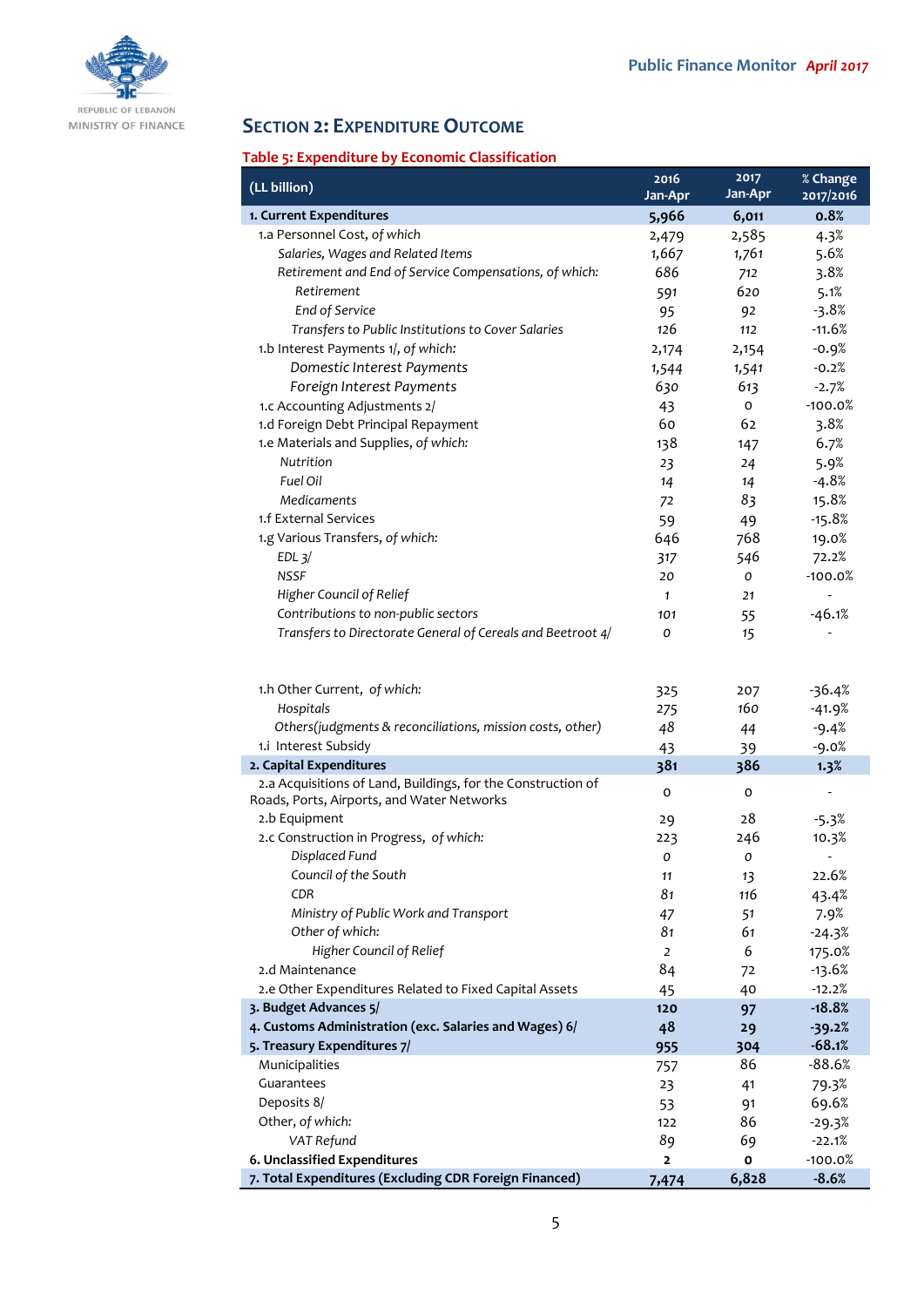

REPUBLIC OF LEBANON MINISTRY OF FINANCE

*Source: Statement of Account 36, Cashier Spending, Public Debt Department Figures, Fiscal Performance Gross Adjustment Figures*

*1/ For a detailed breakdown of interest payments, kindly refer to table 6.*

*2/ It is worth noting that amounts of LL41.4 billion in coupons and 1.9 billion in discounted interest payments due on 31/12/2015 were recorded in the accounting system on 2/1/2016.*

*3/ For a detailed breakdown of transfers to EDL, kindly refer to table 7. EDL has been reclassified to various transfers from "other treasury expenditures", following the reclassification of the 2009 Budget Proposal and in line with the Fiscal Performance.*

*4/ Transfers to Directorate General of Cereals and Beetroot include both administrative expenses and payments for wheat subsidy.*

*5/ Budget Advances were previously classified under "other". Given their growth, and in line with the Ministry of Finance's efforts to ensure transparency, they will be published in a separate line. They will be regularized at a later stage, and it is only after their regularization that they can be classified according to their economic nature in the budget system.*

*6/ Customs administrations include payments - excluding salaries and wages - made to customs and paid from customs cashiers. They can only be classified after Customs submit the supporting documents to the Directorate General of Finance.*

*7/Starting December 2011, the Treasury expenditures section in the monthly , quarterly and yearly reports and its corresponding figures differ from the eponym section appearing in the Fiscal performance reports published by the Ministry of Finance because of the reclassification affecting certain payments from guarantees and treasury advances accounts which are manually reclassified in their budgetary economic classification articles.*

*8/ Deposit payments are payments made by the treasury to public administrations, institutions, municipalities, funds, from revenues it has collected on their behalf.*

#### **Table 6: Details of Debt Service Transactions<sup>1</sup>**

| (LL billion)                         | 2016<br>Jan-Apr | 2017<br>Jan-Apr | % Change<br>2017/2016 |
|--------------------------------------|-----------------|-----------------|-----------------------|
| <b>Interest Payments</b>             | 2,174           | 2,154           | $-0.9%$               |
| Local Currency Debt                  | 1,544           | 1,541           | $-0.2%$               |
| Foreign Currency Debt, of which:     | 630             | 613             | $-2.7%$               |
| Eurobond Coupon Interest*            | 604             | 588             | $-2.6%$               |
| Special bond Coupon Interest*        |                 |                 | $-13.3%$              |
| Concessional Loans Interest Payments | 24              | 24              | $-3.2%$               |

*Source: Ministry of Finance (MOF), Directorate General of Finance (DGF)*

*(1) Please note that the classification of debt service expenditures is now broken into two separate categories as follows: Interest Payments (as per GFS classification) and repayment of principal on concessional loans earmarked for project financing.*

*\* Includes general expenses related to the transaction*

#### **Table 7: Transfers to EDL<sup>1</sup>**

| (LL billion)                                              | 2016<br>Jan-Apr | 2017<br>Jan-Apr | % Change<br>2017/2016 |
|-----------------------------------------------------------|-----------------|-----------------|-----------------------|
| <b>EDL, of which:</b>                                     | 317             | 546             | 72.2%                 |
| Debt Service                                              | 8               |                 | $-15.2%$              |
| Reimbursement for purchase of Natural Gas, Fuel & Gas Oil | 309             | 539             | 74.5%                 |
| $\sim$ $\sim$<br>.                                        |                 |                 |                       |

*Source: Ministry of Finance (MOF), Directorate General of Finance (DGF)*

*(1) Prior to 2005, transfers to EDL were recorded under the line item "treasury expenditures", because they were paid through treasury advances based on decrees issued by the Council of Ministers. Starting 2005, transfers to EDL were included in the yearly budget as an allocation classified as a loan. In 2009, the said budget item was reclassified to become a subsidy to the electricity company rather than a treasury. In the fiscal performance, transfers to cover EDL's gas and fuel oil remained classified under "treasury expenditures" until August 2010 when it was reclassified under "budget expenditures". This reclassification, however, was not reflected in the 2010 PFM issues to avoid a disruption in the series and in order to keep the figures published in the PFM throughout 2010 consistent and comparable. Since January 2011, EDL transfers are reclassified under "budget expenditures".*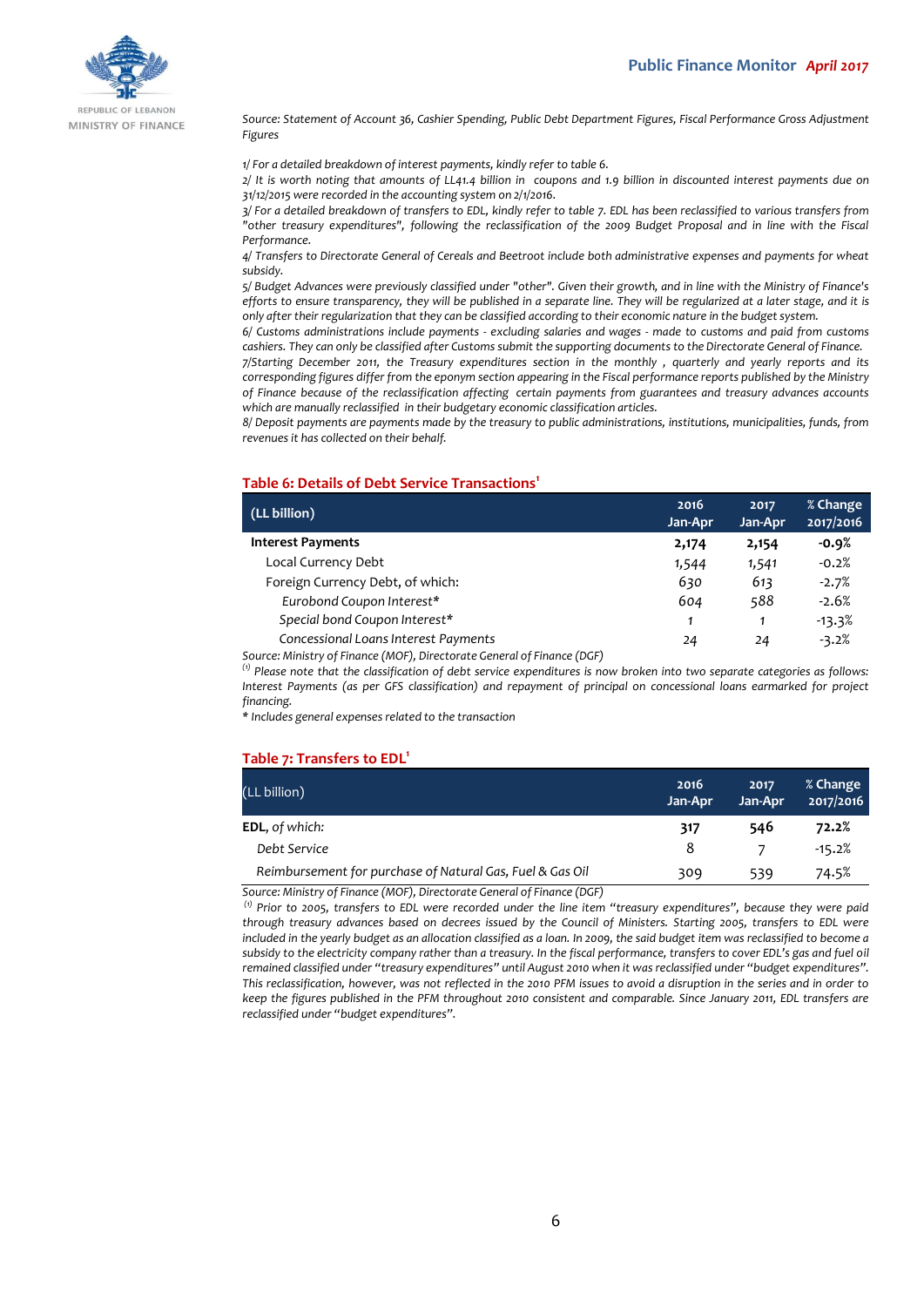

## **SECTION 3: PUBLIC DEBT**

### **Table 8: Public Debt Outstanding by Holder as of End-April 2017**

| (LL billion)                                                | <b>Dec-15</b> | <b>Dec-16</b> | Apr-17  | % Change<br>Apr 17-<br><b>Dec 16</b> |
|-------------------------------------------------------------|---------------|---------------|---------|--------------------------------------|
| <b>Gross Public Debt</b>                                    | 106,031       | 112,910       | 115,979 | 2.7%                                 |
| <b>Local Currency Debt</b>                                  | 65,195        | 70,528        | 70,923  | 0.6%                                 |
| * Accrued Interest Included in Debt                         | 997           | 1,098         | 1,237   | 12.7%                                |
| a. Central Bank (Including REPOs)                           | 24,308        | 30,150        | 27,984  | $-7.2%$                              |
| b. Commercial Banks                                         | 29,878        | 29,581        | 32,183  | 8.8%                                 |
| c. Other Local Currency Debt (T-bills), of which:           | 11,009        | 10,797        | 10,756  | $-0.4%$                              |
| <b>Public Entities</b>                                      | 8,461         | 8,718         | 8,626   | $-1.1%$                              |
| Contractor bonds 1/                                         | 180           | 139           | 139     | 0.0%                                 |
| Foreign Currency Debt 2/                                    | 40,836        | 42,382        | 45,056  | 6.3%                                 |
| a. Bilateral, Multilateral and Foreign Private Sector Loans | 2,479         | 2,506         | 2,778   | 10.8%                                |
| b. Paris II Related Debt (Eurobonds and Loans) 3/           | 1,182         | 631           | 564     | $-10.7%$                             |
| c. Paris III Related Debt (Eurobonds and Loans) 4/          | 810           | 660           | 614     | $-7.0%$                              |
| d. Market-Issued Eurobonds                                  | 35,846        | 38,063        | 40,346  | 6.0%                                 |
| e. Accrued Interest on Eurobonds                            | 435           | 458           | 716     | 56.3%                                |
| f. Special T-bills in Foreign Currency 5/                   | 68            | 63            | 38      | $-39.7%$                             |
| <b>Public Sector Deposits</b>                               | 13,227        | 14,268        | 15,954  | 11.8%                                |
| Net Debt 6/                                                 | 92,788        | 98,642        | 100,025 | 1.4%                                 |
| Gross Market Debt 7/                                        | 68,799        | 70,303        | 75,473  | 7.4%                                 |
| % of Total Debt                                             | 65%           | 62%           | 65%     | 4.5%                                 |

*Source: Ministry of Finance (MOF), Directorate General of Finance (DGF)*

(1) Contractor bonds issued in LBP. Contractor bonds issued in USD are listed under "Special T-bills in foreign currency".  $^{(2)}$  Figures for Dec 15- Dec 16 may differ from previously published data due to updated information regarding bilateral and multilateral loans in the DMFAS system.

 $<sup>(3)</sup>$  Paris II related debt (Eurobonds and Loans) including a Eurobond originally issued at USD 1,870 billion to BDL in the</sup> context of the Paris II conference.

(4) Eurobonds Issued to Malaysia as part of its Paris III contribution, IBRD loan, UAE loan, first and second tranches of the French loan received in February 2008.

<sup>(5)</sup> Special Tbs in foreign currency (expropriation and contractor bonds).

(6) Net Debt is obtained by subtracting Public Sector Deposits from Gross Public Debt.

(7) Gross market debt equals gross debt less the portfolios of the BDL, NSSF, bilateral and multilateral loans, Paris II and Paris III related debt.